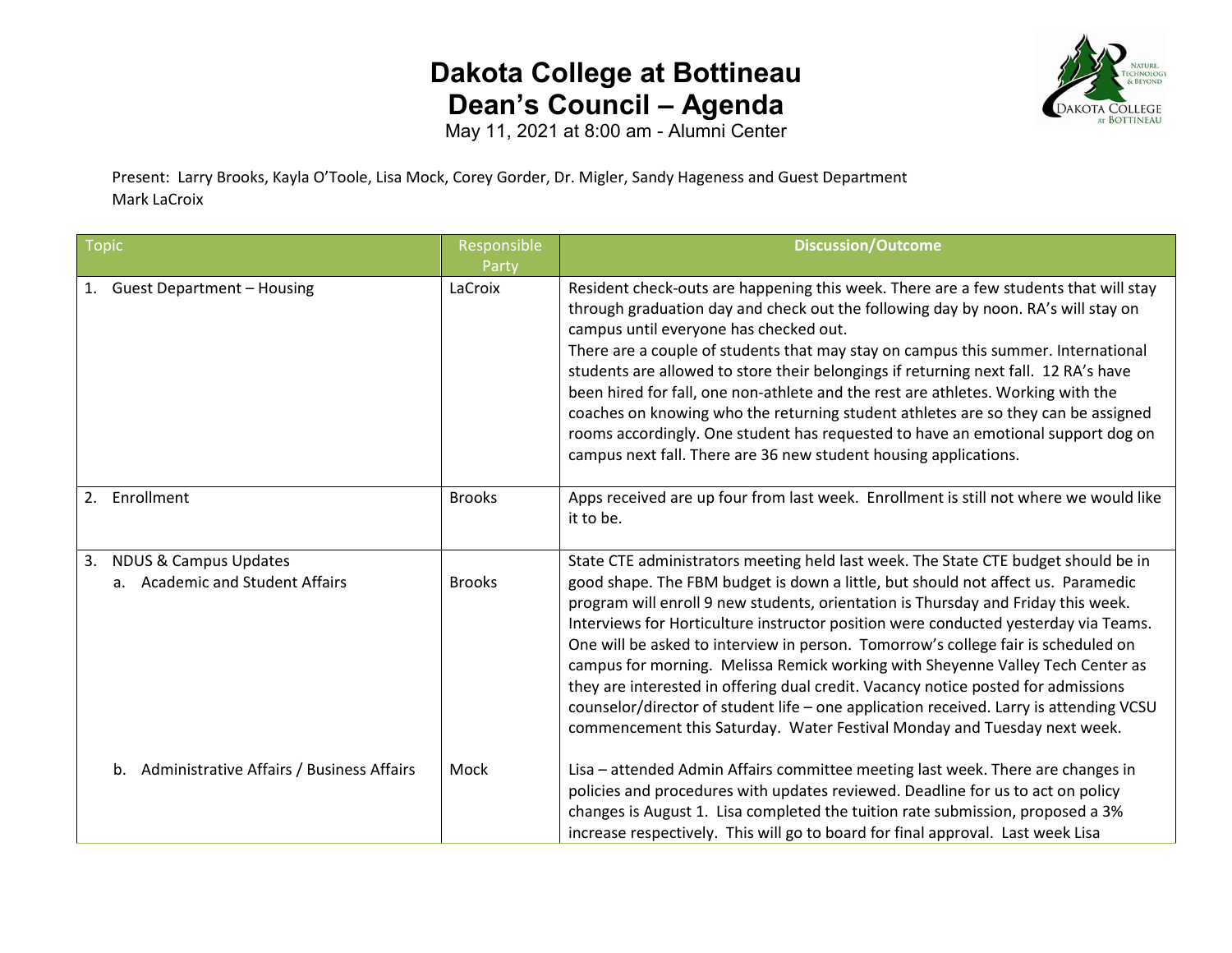## **Dakota College at Bottineau Dean's Council – Agenda**



|    |                                                                                      |          | AT BOTTINEAU                                                                                                                                                                                                                                                                                                                                                                                                                                                                                                                                                                                                                                                                                                                                       |
|----|--------------------------------------------------------------------------------------|----------|----------------------------------------------------------------------------------------------------------------------------------------------------------------------------------------------------------------------------------------------------------------------------------------------------------------------------------------------------------------------------------------------------------------------------------------------------------------------------------------------------------------------------------------------------------------------------------------------------------------------------------------------------------------------------------------------------------------------------------------------------|
|    | <b>Distance Education Council/Distance Ed</b><br>c.<br>and Academic Support Services | O'Toole  | reviewed the CARES and coronavirus relief funds withdrawing available funds.<br>Interviews for the bookstore position will be held next week. DC tuition rate went up<br>4%.<br>Last week Starfish appointment training provided. Martial Arts will be offered on<br>campus this summer (Tuesday-Thursday) in racquet ball court.<br>Online registrations have 136 students taking at least one online summer class. This is<br>up 11 from last year at this time. Fall has 97 online students registered for at least one<br>online class. This is up 17 students from the same time last year. Stacy has been<br>meeting with students at high schools for DC registration. LEAP luncheon on Friday<br>with 4 attending and 7 graduates walking. |
|    | <b>Public Affairs Council</b><br>d.                                                  | Hageness | Releases have been sent to area media for all of the events held this week. KMOT<br>interviewed Dr. Migler yesterday about the dining center ground breaking to be held<br>on Wednesday, May 12 <sup>th</sup> at 1:30 pm. New banner ads created. Geographic area<br>extended in ND and Manitoba.                                                                                                                                                                                                                                                                                                                                                                                                                                                  |
|    | e. Athletics                                                                         | Gorder   | Softball will be here throughout the weekend. They leave after graduation to play<br>regionals in Wahpeton. Corey is working on athlete evaluations.                                                                                                                                                                                                                                                                                                                                                                                                                                                                                                                                                                                               |
| f. | Chancellor's Cabinet / Dean's Update                                                 | Migler   | Chris Nero, Physical Plant Director starts on Monday, May 17 <sup>th</sup> . We are currently<br>down a few positions in custodial services and will be down for summer help.<br>FBM offer has been made for the Stanley position. The Rugby FBM position<br>interviews will be held Thursday, May 20 <sup>th</sup> .<br>Summer projects reviewed.<br>A member of the Department of Health will present at the Forum on Wednesday,<br>providing information about COVID vaccines.<br>The plan for fall will be to return rooms to full capacity unless an instructor is not<br>comfortable with the change.<br>Chancellor's cabinet will be held this week. Dr. Migler is out of the office on Monday,<br>May $17th$ .                             |
|    | 4. Other:                                                                            | Migler   | Any full time benefited or an employee that will have an adjustment in salary will be                                                                                                                                                                                                                                                                                                                                                                                                                                                                                                                                                                                                                                                              |
|    | • Annual Evaluation Process                                                          |          | required to have an evaluation on file. All evaluations must be submitted to Vonda.                                                                                                                                                                                                                                                                                                                                                                                                                                                                                                                                                                                                                                                                |